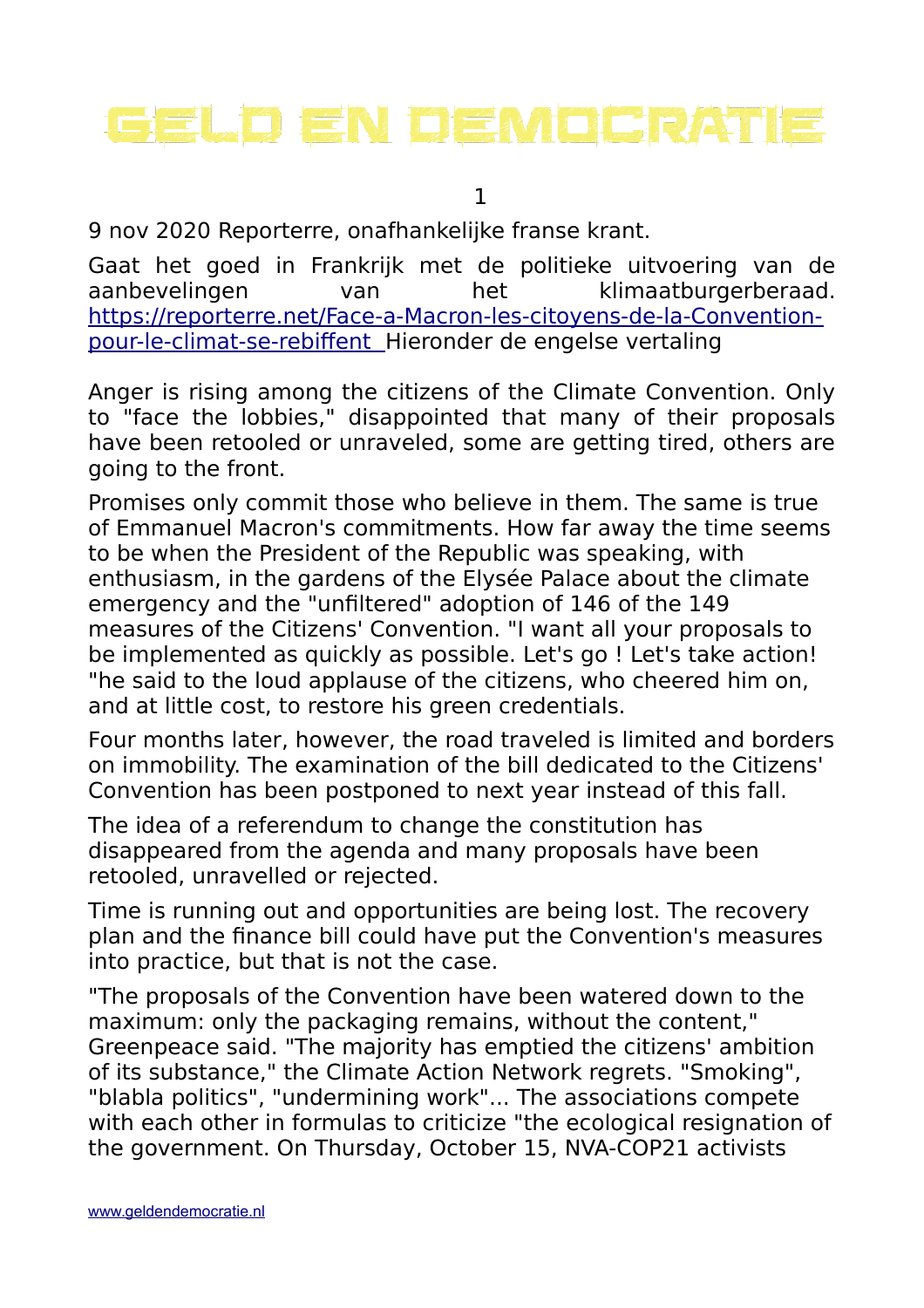# GEUD EN DEMOCRATIE

 $\overline{\phantom{0}}$ 

even plunged portraits of the President of the Republic into the Seine to show that "his promises were taking water. "**Macron is adrift. "His commitments are drowning**.

– A ban on advertising for polluting products? Drowned.

- The reduction of VAT for the train? Cast.
- The suppression of climatic tax niches ? Casting.
- Taxation on nitrogen fertilizers ? Casting.
- The obligation to renovate private housing by 2024 ? Casting.

– The moratorium on 5G ? Casting and citizens treated as "Amish". –

– The ecotax on air traffic ? Casting. "This would have deleterious impacts," said Jean-Baptiste Djebarri, Secretary of State for Transport and former business aviation pilot.

– The car weight malus, for its part, has been largely watered down. The vicissitudes surrounding this proposal give an idea of the government's approach. After initially refusing it, it reduced it to a communication element by opting for a cheap and dilatory measure. Originally, the Convention demanded a malus from 1,400 kg, the government pushed it back to 1,800 kg - or 2% of the cars concerned instead of 26%. Of the twenty best-selling SUVs, none weigh that much. Moreover, the measure will not be applied until 2022. Worse, to compensate for it, the government has also reduced the CO2 malus at the same time.

"The government is openly laughing in our face". In short, it never stops raining "jokers". Recently, Bercy implied having 25 of them, much more than the three initially mentioned by the President of the Republic in June. The government proudly announces that it has "totally or partially" implemented fifty of the Convention's proposals. In reality, this enumeration concerns few emblematic measures and most of them have been sanitized. For example, the moratorium on commercial zones has been transformed into a simple circular sent to prefects to recommend that they do not artificialize agricultural land. Nor does it take into account the ecommerce sheds, contrary to what Barbara Pompili had announced.

Another illustration: the government wants to ban air flights when there is an alternative by train of less than two and a half hours. The Convention proposed four hours. A nuance that is not at all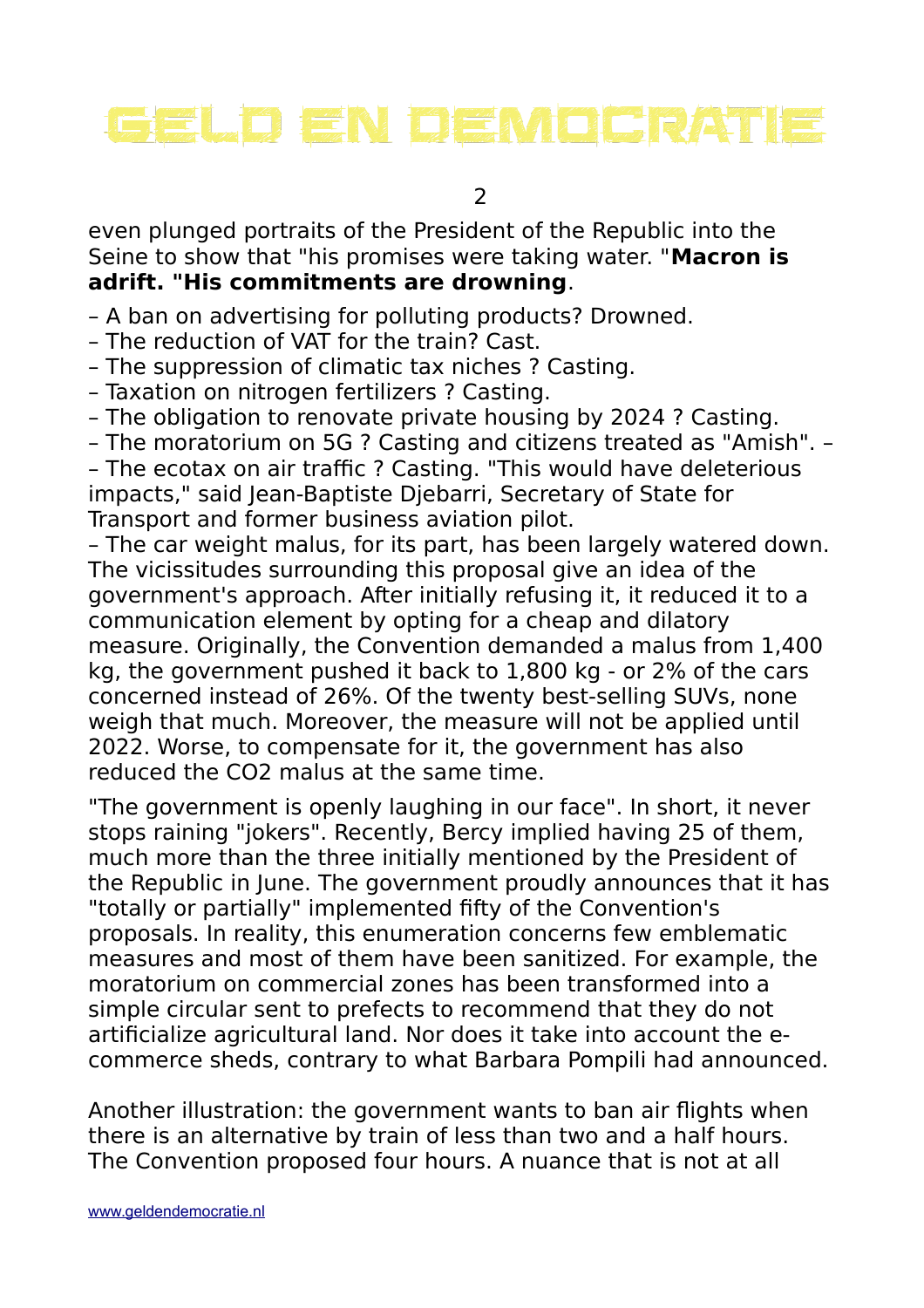# GEUD EN DEMOCRATIE

3

#### anecdotal.

The car weight penalty has been largely watered down. Faced with this harmful climate, the citizens of the Convention decided to get out of the woods, torn between a feeling of anxiety and a form of mistrust. A wind of rebellion is rising. In recent weeks, the malaise has become more and more palpable. "We have lost the course, we don't know where we are going anymore. I feel like we're at a dead end," says Amandine Roggeman, a 26-year-old Parisian. "I'm suspicious and on my guard. It's my way of avoiding falling into a kind of emotional yo-yo where one day you're promised something and the next day the opposite," says Matthieu Sanchez, territorial agent in Seine-et-Marne. "We are not fooled, alert, finally, the Breton Yolande Bouin. We are not going to let the government unravel our measures in silence. "Exasperated by the prevarication of power, will the citizens of the Convention end up revolting? Will the creature escape its master?

There are some signals to that effect. On October 14, a dozen citizens from all over the country demonstrated in front of the National Assembly. They denounced nothing less than "treason. Yolande Bouin, who arrived early in the morning from Douarnenez (Brittany) was more angry than ever. In front of an audience of journalists and photographers, she declared:

The government is openly laughing at us. I have the feeling that I participated in a big scam to green the President of the Republic and save him time. There are still four to five million euros that have been spent in there! »

One of his acolytes, Isabelle Robichon, said she felt "taken for a stooge". Pierre Ruscassie, another citizen, regretted "this series of small steps in denial. A week earlier, the majority deputies had in fact voted in favor of the law that re-authorized the neonicotinoids and the Asap law, which violently attacked environmental law.

It's a mess," Matthieu Sanchez told Reporterre. Right now, it's like fireworks. We don't know where to put our heads. Between the little phrases of certain ministers and laws that go against the direction of ecology, we can no longer work serenely. »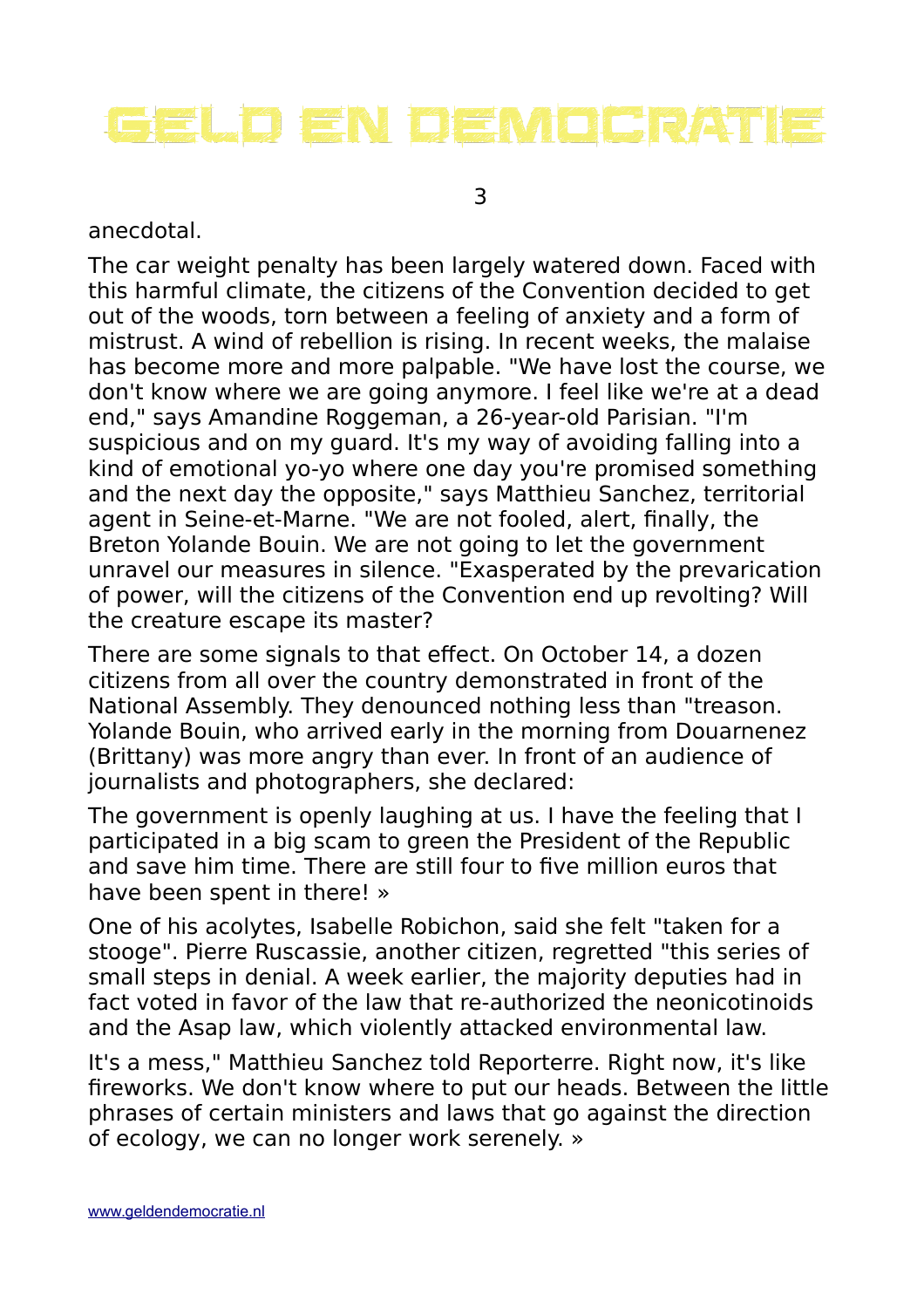

### **In mid-October, the association of the 150, which brings together 130 citizens of the Convention, sent a letter to Emmanuel Macron asking him to reaffirm his commitment**.

"We feel that we lack a clear and definite support from the executive, whose positions sometimes seem contradictory," they wrote.

We cannot continue to defend our measures when we are struggling to find in the government's actions the general ambition of an effective ecological transition. »

The President of the Republic responded immediately. His letter did not reassure them. After congratulating them for their work, he warned them that "some of the measures needed adjustments [...] Sometimes they require a different timeframe. ...] Sometimes, for the same objective, different solutions may emerge. »

"**We're on the front line facing the lobbies**." The context is becoming complicated and our room for manoeuvre is quite narrow," admits Mélanie C. a member of the Convention. We're not politicians who are well versed in the exercise. A year ago, most citizens didn't even know what a finance bill was! And now we find ourselves in the front line, in the middle of the arena, talking with the government, facing the media and the lobbies, when that was not our original mandate. We just had to agree among ourselves, the 150 of us, to find consensual and transformative measures. »

**Since the work was handed over to the Head of State last June, the members of the Convention have a new mission. They continue to work - on a voluntary basis - to monitor the application of their measures and participate in the**  development of the future law. "In the beginning, we were very proud. That rewarded our seriousness," says Amandine Roggeman. But, in fact, I was quickly overcome with anxiety. Sitting around the table is never neutral. We took some hits. »

During the debates, the association 40 million motorists, for example, mocked the "extremist ecological elucubrations" of the citizens. Christiane Lambert, president of the agricultural union FNSEA, also criticized "their lack of knowledge of agricultural problems. "I tell myself that they are not the ones who wrote their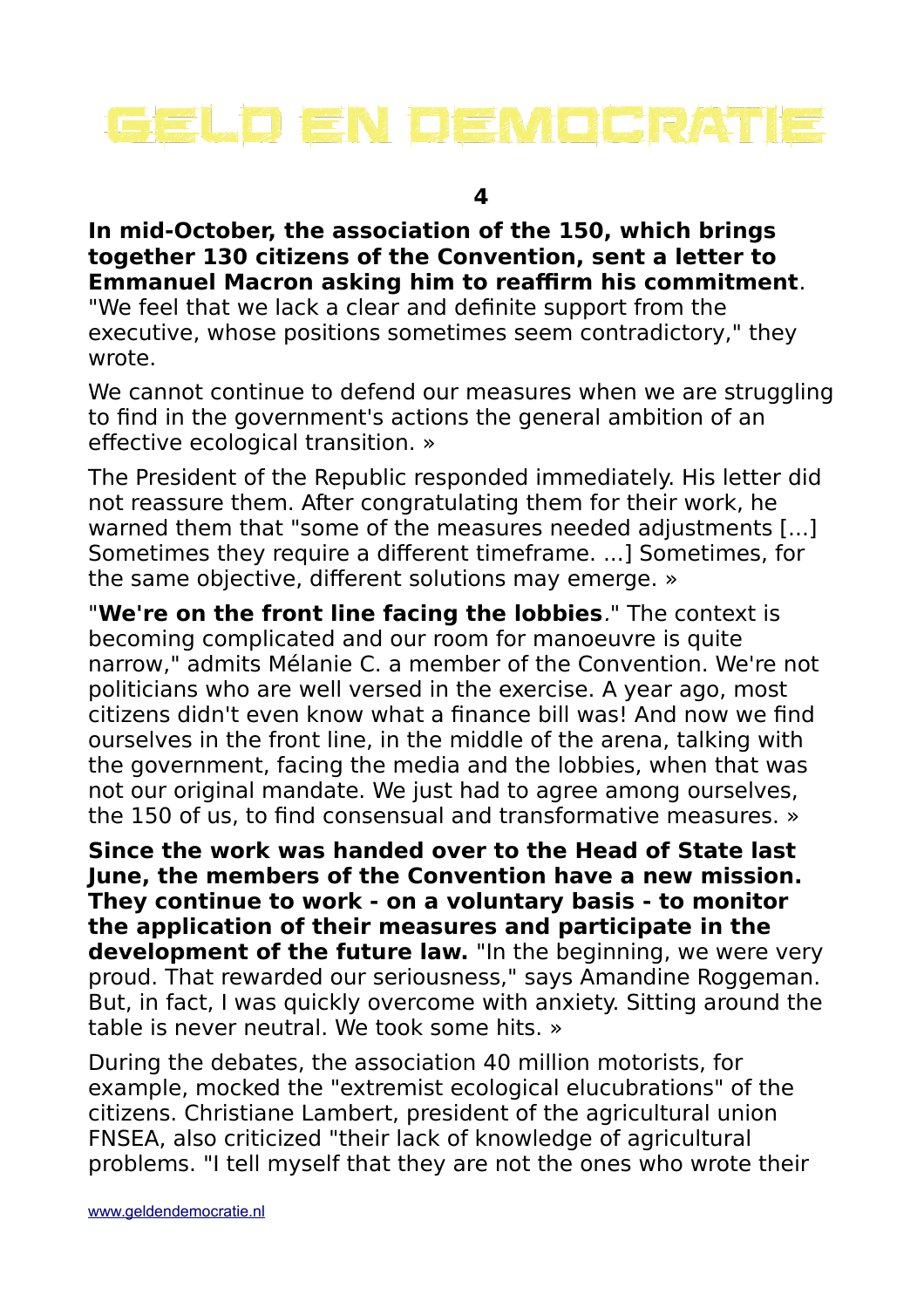# GEUD EN DEMOCRATIE

5

proposals because they have such difficulty answering our questions," she told the press after the National Council of Ecological Transition, September 1.

"**Our margin of maneuver is quite narrow**," admits Mélanie C. a member of the Convention. The situation leaves citizens perplexed. We are being sent to the front, while it is up to the government to assume its responsibilities," sighs William Aucant. For us, it is out of the question to debate our measures again. We simply want to explain them to all the actors," he says. It's not an easy task. "La France en grand" is much more confrontational than "miniature France" drawn by lot...

"We're coming at a time when citizens are going to come to reassert themselves. The strategy deployed by the government is clever," analyzes Yolande Bouin. While the spotlight is on 150 Gugusses, the executive short-circuits the intermediate bodies. We find ourselves the only interlocutors on the subject and the environmental associations are completely marginalized. It's absurd! We would like the doors of the ministries to be reopened to the militants; they know much more about the climate than we do! »

The citizen regrets "the lack of counter-power and vigilance to monitor the actions of the executive. **The balance of power is unbalanced.** "The communication is first made by the government," she stressed. In the media, the small sentences of ministers are more often highlighted than the words of citizens. The tribunes of their guarantors, Cyril Dion or Laurence Tubiana, who are increasingly critical of the government, are struggling to restore the advantage. Their political backers, such as Matthew Orphan or Eric Piolle, are also struggling to regain their advantage.

We're tired," concedes Grégoire Fraty, the former president of the association of 150, "This experience, as enriching as it is, has been going on for more than a year. We all have jobs on the side, a family life, it's complicated to add in the evenings and weekends of meetings and readings," he says. It's nice to be in the gilded, but at the end of the month that's not what fills the fridge. »

**Citizens have no legal status**, no legal existence. A fragility that several jurists such as Arnaud Gossement had already pointed out.